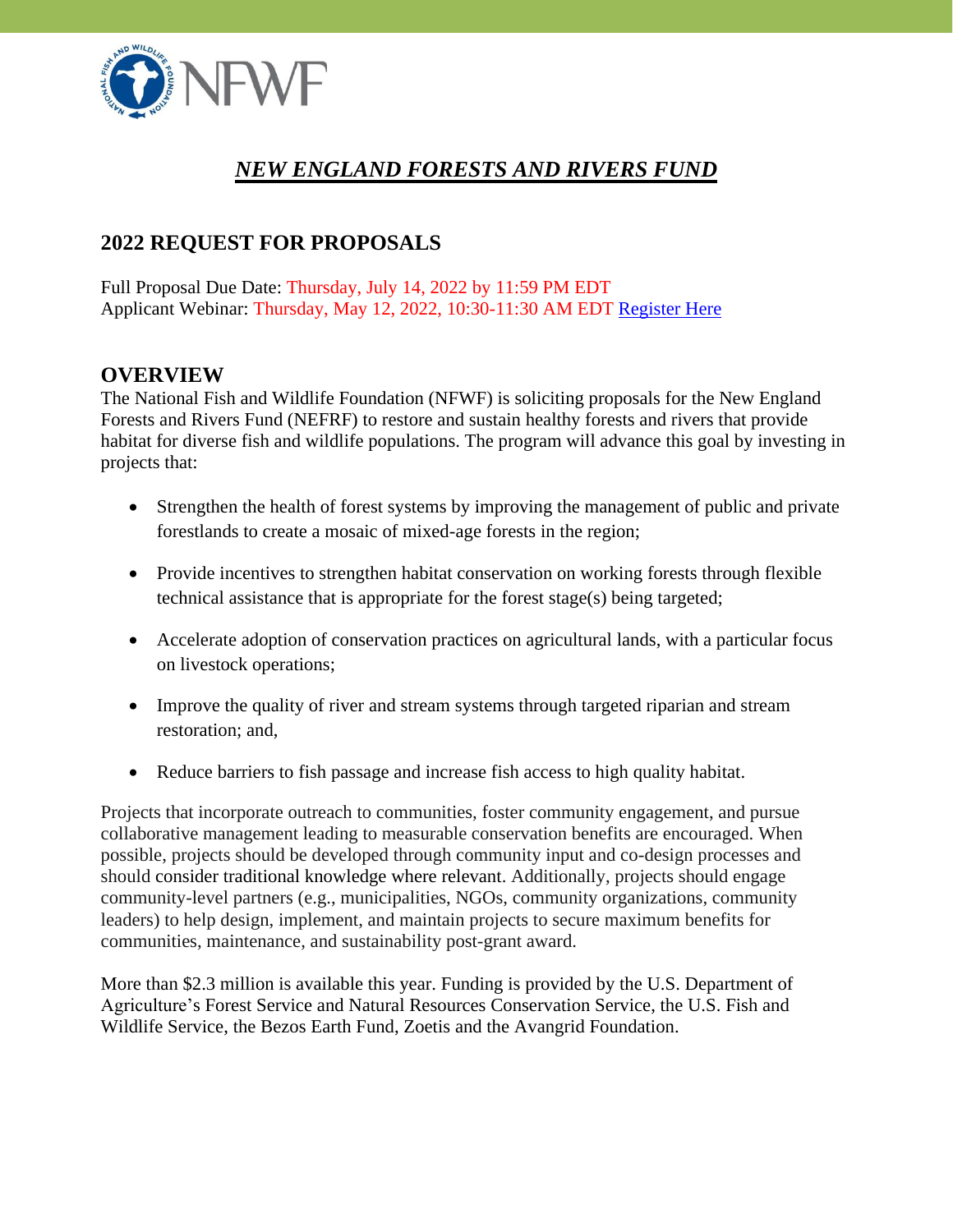### **GEOGRAPHIC FOCUS**

Projects from *throughout* Connecticut, Maine, Massachusetts, New Hampshire, Rhode Island and Vermont are invited, as well as projects within the Lake Champlain, St. Lawrence River and Upper Hudson River watersheds in New York. See the map ["2022 RFP Map"](https://nfwf.maps.arcgis.com/apps/webappviewer/index.html?id=97f52f1d35a94f52bd621f8b49987316) to view the map in more detail.



**NOTE**: Applicants seeking funding for fish passage projects in Connecticut and/or water quality projects that benefit Long Island Sound are strongly encouraged to apply to the Long Island Sound Futures Fund [\(LISFF\)](https://www.nfwf.org/programs/long-island-sound-futures-fund) rather than NEFRF. LISFF has significantly more funding available. LISFF proposals are due May 19, 2022.

### **PROGRAM PRIORITIES**

Priority will be given to projects that address at least one of the following strategies.

#### **1. Restore and Manage Forest Blocks**

NFWF will invest in the management of forest blocks to enhance age and structural diversity that demonstrates improved forest conditions for native wildlife. Projects are strongly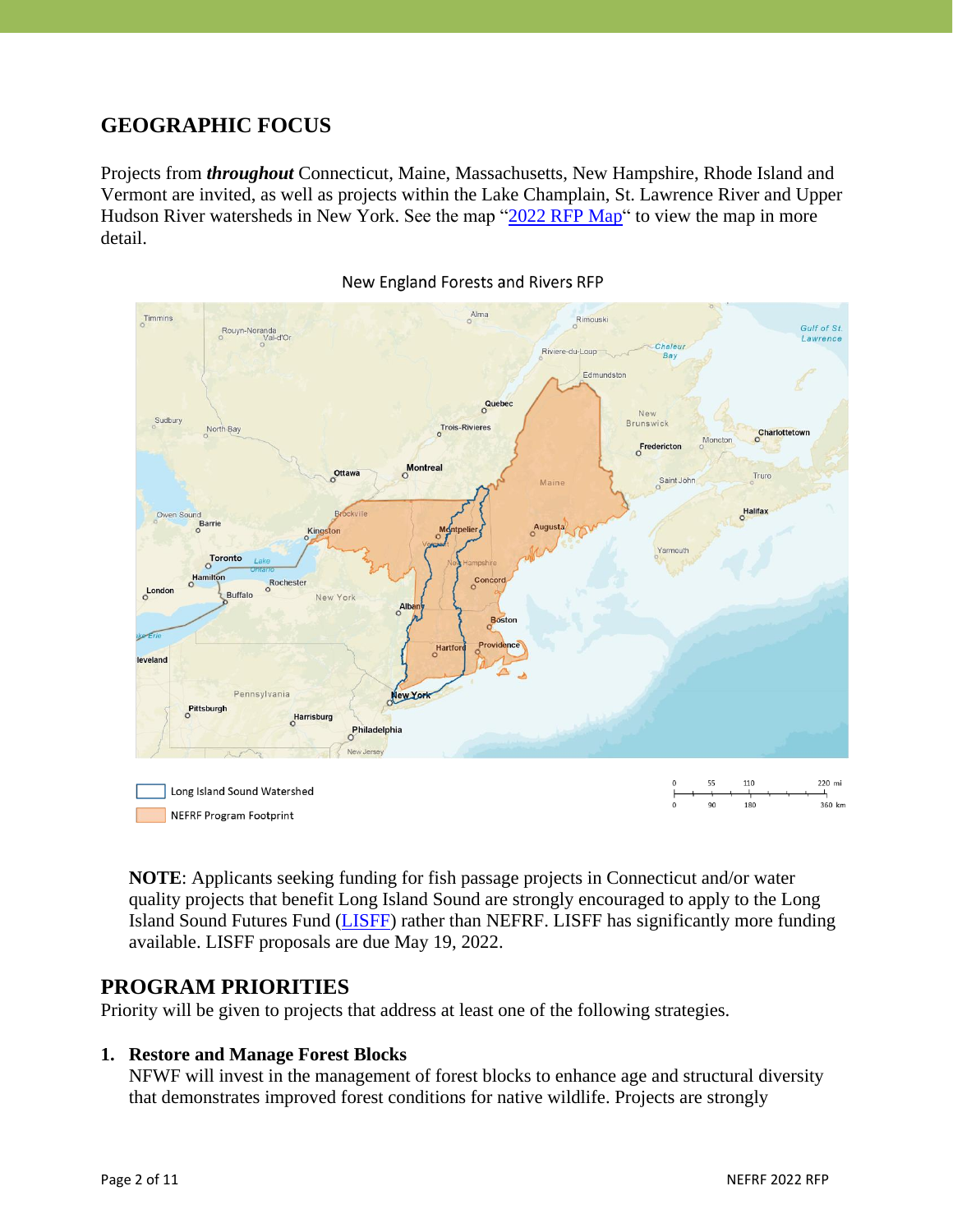encouraged that target private landowners within the project areas for golden-winged warbler and New England cottontail under the Natural Resource Conservation Service's [Working Lands](https://www.nrcs.usda.gov/wps/portal/nrcs/detail/national/programs/initiatives/?cid=stelprdb1046975)  [for Wildlife](https://www.nrcs.usda.gov/wps/portal/nrcs/detail/national/programs/initiatives/?cid=stelprdb1046975) initiative.

- **Planning:** Conduct planning at the landscape, forest block (5,000+acres) and parcel scale to support forest management that achieves a targeted mix of age and structural diversity that is adaptable to meeting the needs and interests of individual landowners, while providing vital fish and wildlife habitat.
- **Forest Block Restoration:** Implement a range of forest management practices and prescriptions to create a diversity of age and structure across contiguous forest blocks. Projects that engage landowners with a range of property sizes and interests are strongly encouraged, including public lands, family-owned woodlands, commercial forests, utility rights-of-way, etc.
- **Outreach and Technical Assistance:** Execute innovative outreach and marketing strategies to engage target audiences (e.g., family woodland owners, consulting foresters, loggers), in adopting forest management practices that enhance habitat conditions. Proposals should clearly describe how relationships with willing landowners will be managed, and by whom, in order to ensure landowners receive ongoing support for planning, financing and transitioning to on-the-ground implementation.

#### **2. Restore Aquatic Ecosystems**

NFWF will invest in projects that strive to restore river and floodplain function, water quality, and enhance the long-term persistence of native aquatic species including eastern brook trout, diadromous fishes, and turtles. Projects are strongly encouraged that target private landowners to benefit Blandings, wood and spotted turtles and contributed to the goals of the Natural Resource Conservation Service's [Working Lands for Wildlife](https://www.nrcs.usda.gov/wps/portal/nrcs/detail/national/plantsanimals/fishwildlife/?cid=nrcseprd1302230#:~:text=Working%20Lands%20for%20Wildlife&text=WLFW%20provides%20technical%20and%20financial,for%20conservation%20on%20private%20lands.) Northeast Turtles initiative. For eastern brook trout-focused work, projects that reconnect and expand existing allopatric brook trout population patches will be considered highest priority.

• **Restore Connectivity:** Remove or replace under-sized or perched culverts and small dams that are barriers to aquatic organism passage and/or result in artificial impoundments and higher water temperatures. Projects should seek to connect native fish to key spawning, rearing, and refuge habitats. Projects should include a monitoring plan to assess changes in run counts as a result of passage improvements for diadromous fish. Projects may support on-the-ground restoration and stream barrier surveys to determine priorities for future connectivity restoration. Projects are encouraged to demonstrate the benefits of aquatic connectivity projects to multiple species, as well as the resilience benefits to human

communities (i.e., by reducing flood risk and the risk of failing infrastructure).

• **Restore Riparian and In-stream Habitat:** Restore riparian areas with native vegetation to reduce stream temperature, improve water quality and enhance reciprocal exchanges between aquatic-terrestrial habitats. **Special Opportunity:** This year the program has dedicated, private funding from the Bezos Earth Fund for riparian forest buffer restoration projects that improve habitat and store/sequester carbon. Applicants are encouraged to contact John Wright [\(john.wright@nfwf.org\)](mailto:john.wright@nfwf.org) for more information.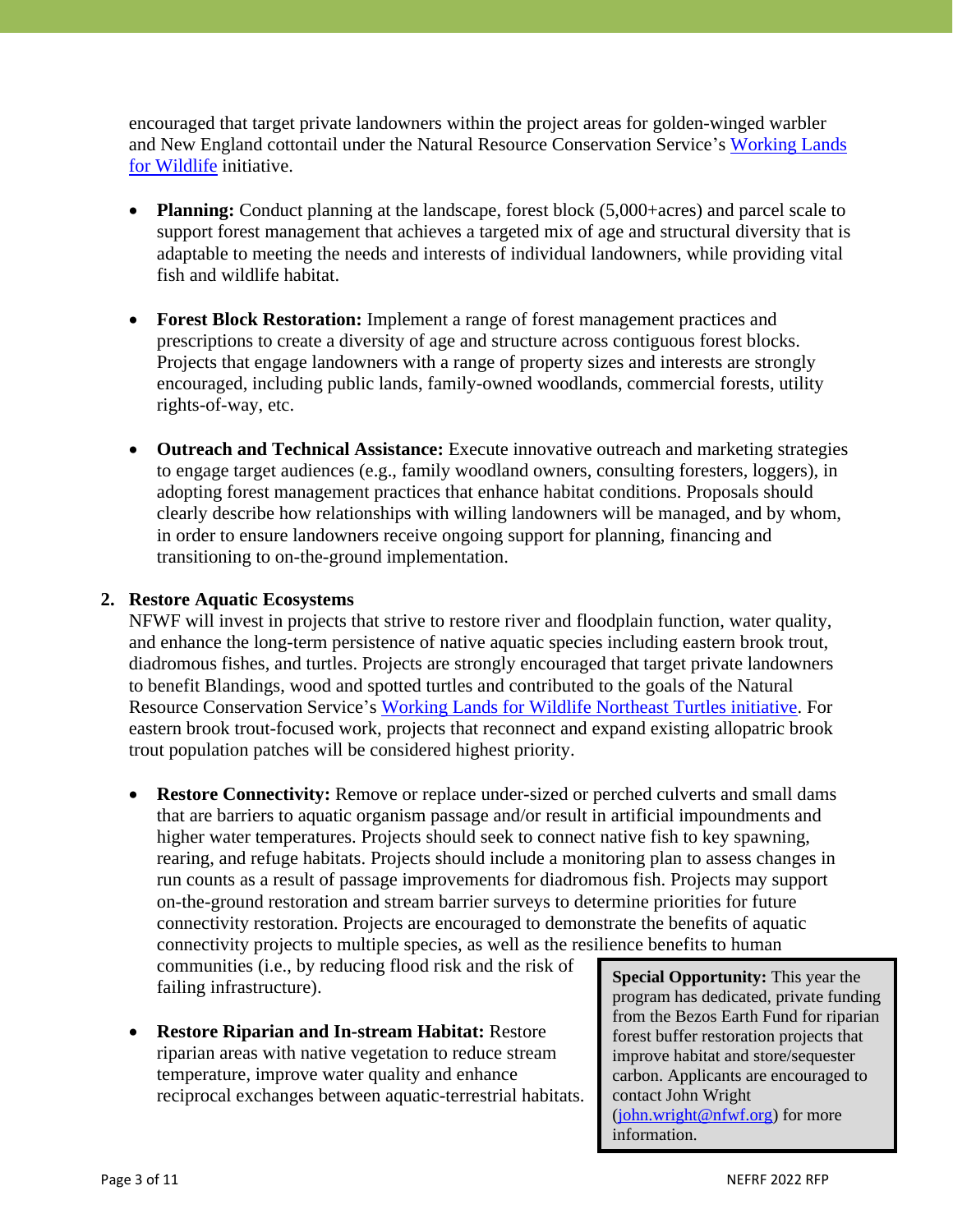Enhance habitat complexity through large wood additions and improving wood recruitment through upland and riparian forest restoration.

• **Improve Conservation on Agricultural Lands:** Provide technical and financial assistance to address all conservation concerns on farms that have the greatest benefit for fish and wildlife, including wetland and riparian restoration, livestock exclusion fencing, barnyard management, soil health practices, etc. Projects should implement conservation practices that meet or exceed the performance of related federal and state-approved methods and specifications, unless flexibility is necessary to demonstrate an innovative approach or technology. Outreach should target farms that have conservation, manure management, and/or nutrient management plans in place, as appropriate. Where these plans are not in place, projects should prioritize developing plans prior to implementing conservation practices.

### **PROJECT METRICS**

To better gauge progress on individual grants and to ensure greater consistency of project data provided by multiple grants, the *New England Forests and Rivers Fund* has a list of metrics in Easygrants for full proposal applicants to choose from for future reporting. We ask that applicants select only the most relevant metrics from this list for their project (all possible program metrics are shown in the table below). If you think an applicable metric has not been provided, please contact [john.wright@nfwf.org](mailto:john.wright@nfwf.org) to discuss acceptable alternatives.

| <b>Activity</b>                                   | <b>Metric</b>                                                                                 | <b>Guidance</b>                                                                                                                                                                                                                                        |  |  |
|---------------------------------------------------|-----------------------------------------------------------------------------------------------|--------------------------------------------------------------------------------------------------------------------------------------------------------------------------------------------------------------------------------------------------------|--|--|
| <b>Priority: Restore and Manage Forest Blocks</b> |                                                                                               |                                                                                                                                                                                                                                                        |  |  |
| Planning                                          | NEFR - Tool development for<br>decision-making - # tools developed                            | Enter the number of forest management<br>decision support tools that encourage landscape<br>level planning to manage for an appropriate mix<br>of age and structural diversity.                                                                        |  |  |
|                                                   | NEFR - Forest Management<br>Planning - # of acres covered by<br>dynamic forest plans          | Enter the total acres covered by new forest<br>block or parcel scale forest management plans.                                                                                                                                                          |  |  |
| <b>Forest Block</b><br>Restoration                | NEFR - Improved management<br>practices - Acres under improved<br>management                  | Enter the number of acres of forest management<br>implemented to enhance forest habitat. In<br><b>NOTES</b> section, indicate successional stage and<br>any species that are specifically targeted by the<br>project.                                  |  |  |
| Outreach and<br>Technical<br>Assistance           | NEFR - Outreach/Education/<br>Technical Assistance - # people<br>reached                      | Enter the number of landowners who respond to<br>outreach by requesting information, inquiring<br>about how to get assistance, signing up for a<br>workshop, etc. In NOTES section indicate the<br>number of acres owned by the landowners<br>reached. |  |  |
|                                                   | $NEFR -$<br>Outreach/Education/Technical<br>Assistance - # of people with<br>changed behavior | Enter the number of landowners and/or land<br>managers who demonstrated changed behavior<br>by applying land management recommendations<br>from a professional.                                                                                        |  |  |
| <b>Priority: Restore Aquatic Ecosystems</b>       |                                                                                               |                                                                                                                                                                                                                                                        |  |  |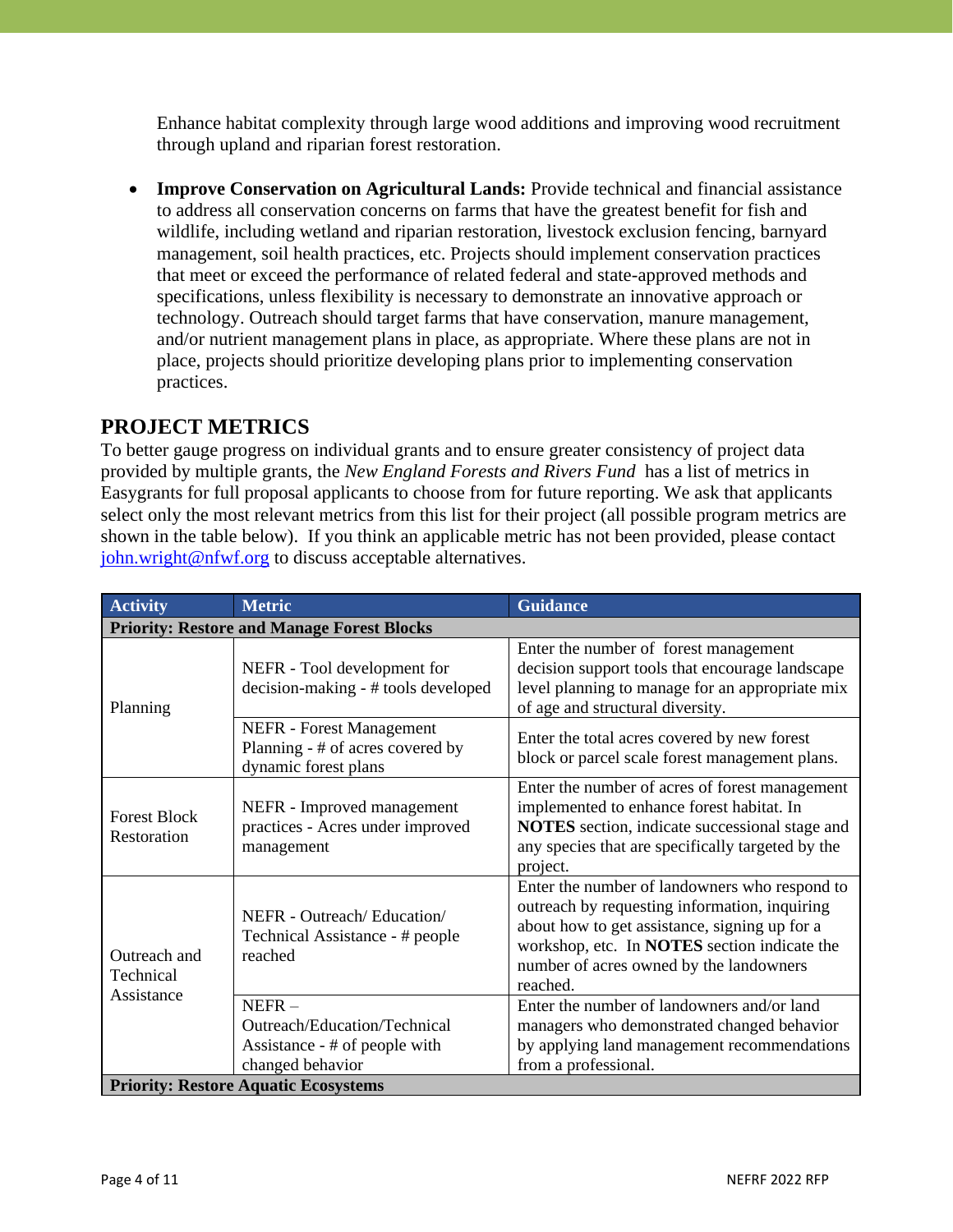| Restore<br>Connectivity                                 | NEFR - Fish passage improvements -<br># passage barriers rectified                                   | Enter the number of fish passage barriers<br>rectified. In <b>NOTES</b> section, indicate any<br>species that are specifically targeted by the<br>project.                                                                                                                                                                                                             |
|---------------------------------------------------------|------------------------------------------------------------------------------------------------------|------------------------------------------------------------------------------------------------------------------------------------------------------------------------------------------------------------------------------------------------------------------------------------------------------------------------------------------------------------------------|
|                                                         | NEFR – Fish passage improvements<br>- # miles of stream opened                                       | Enter the number of miles of stream opened. In<br>NOTES section, indicate any species that are<br>specifically targeted by the project.                                                                                                                                                                                                                                |
|                                                         | NEFR - Fish passage improvements -<br>Acres of lake/pond opened                                      | Enter the number of acres of lake/pond habitat<br>opened. In <b>NOTES</b> section, indicate any species<br>that are specifically targeted by the project.                                                                                                                                                                                                              |
| Restore<br>Riparian Habitat<br>and In-stream<br>Habitat | NEFR - Land, wetland restoration-#<br>of trees planted                                               | Enter # acres of TREES planted. In the NOTES,<br>specify landcover type prior to planting (barren,<br>cropland, grassland, shrubland), average # of<br>trees per acre planted, and forest type<br>(broadleaf, conifer, swamp--either broadleaf or<br>conifer, shrub).                                                                                                  |
|                                                         | NEFR - Riparian restoration - Miles<br>restored                                                      | Enter the number of miles of riparian forest<br>restored. In <b>NOTES</b> section, indicate any<br>species that are specifically targeted by the<br>project.                                                                                                                                                                                                           |
|                                                         | NEFR - Instream restoration - Miles<br>restored                                                      | Enter the number of miles restored in-stream<br>(changes to stream channel such as<br>raising/lowering the stream bed, changes in<br>direction of stream flow, grading of stream<br>banks, and adding in-stream structures such as<br>woody debris). In <b>NOTES</b> section, indicate any<br>species that are specifically targeted by the<br>project.                |
|                                                         | NEFR - Wetland restoration - Acres<br>restored                                                       | Enter # acres of WETLAND (not riparian or<br>instream) habitat restored. In the NOTES,<br>specify landcover prior to restoration (Marsh,<br>Tidal marsh, Wet meadow, Swamp) and<br>indicate % of vegetation on pre-project site (0-<br>20%, 21-40%, 41-60%, 61-80%, 81-100%). If<br>you are restoring riparian forest use the acres of<br>field buffer created metric. |
| Improve<br>Conservation on<br>Agricultural<br>Lands     | NEFR - Improved management<br>practices - Acres with managed<br>grazing                              | Enter the number of acres with managed grazing<br>(i.e., grazing approaches to optimize stocking<br>rates, livestock rotations, utilization rates, and<br>plant rest and recovery, including development<br>of grazing infrastructure). In the Notes, describe<br>the practice.                                                                                        |
|                                                         | NEFR - BMP implementation for<br>livestock manure - Tons of manure                                   | Enter the tons of manure converted to value-<br>added products, for example biochar and other<br>fertilizers, etc.                                                                                                                                                                                                                                                     |
|                                                         | NEFR - BMP implementation for<br>nutrient or sediment reduction -<br>Acres with conservation tillage | Enter the number of cropland acres with<br>conservation tillage practices. Please describe<br>conservation tillage practices in the NOTES<br>section.                                                                                                                                                                                                                  |
|                                                         | NEFR - BMP implementation for                                                                        | Enter the number of miles of fencing installed                                                                                                                                                                                                                                                                                                                         |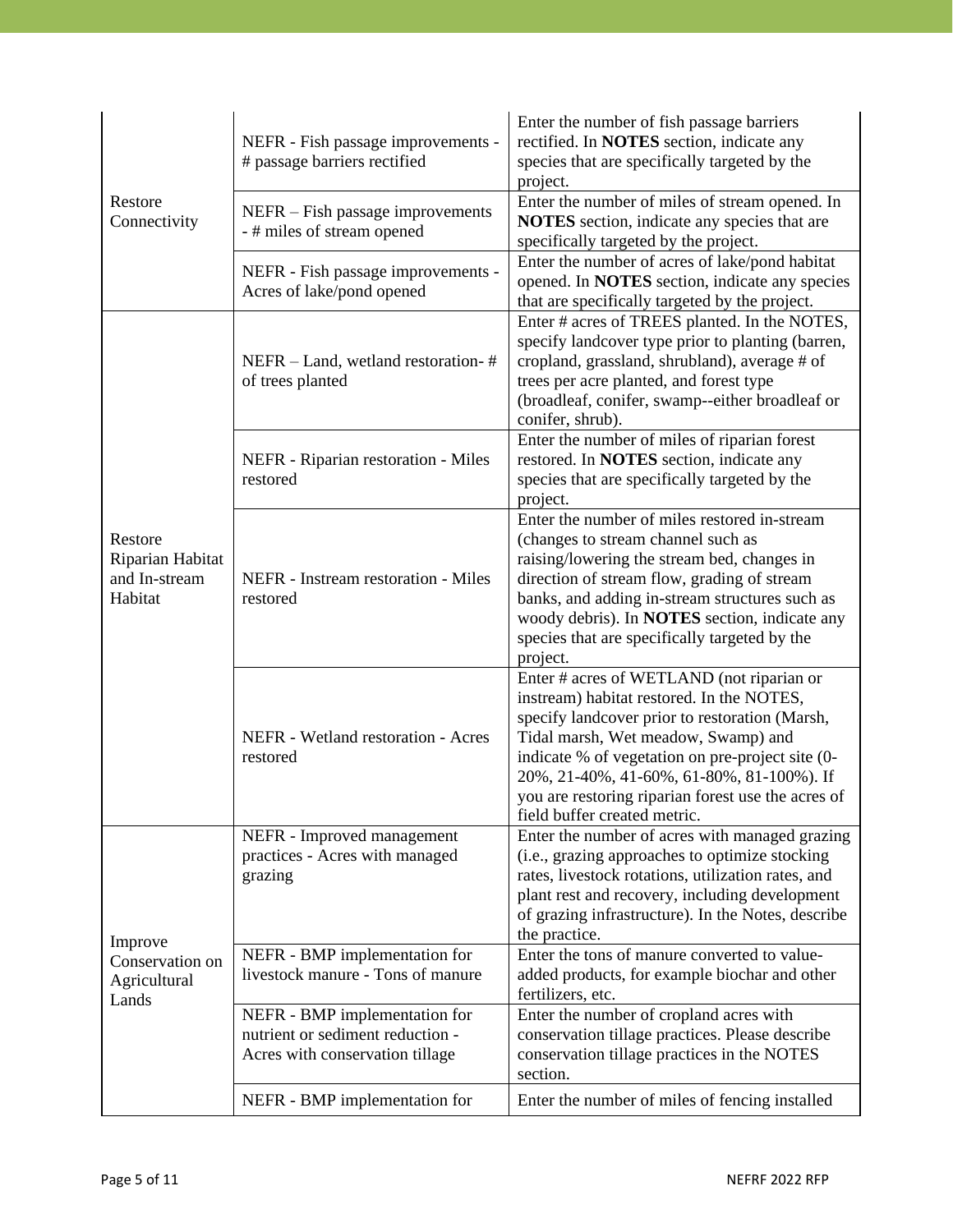|                                  | livestock fencing - Miles of fencing<br>installed                                                     |                                                                                                                                                                                                                                                                                                    |
|----------------------------------|-------------------------------------------------------------------------------------------------------|----------------------------------------------------------------------------------------------------------------------------------------------------------------------------------------------------------------------------------------------------------------------------------------------------|
|                                  | NEFR - BMP implementation for<br>nutrient or sediment reduction -<br>Acres with cover crops           | Enter the number of cropland acres with cover<br>crops practices. Please describe the cover crop<br>practices in the NOTES section.                                                                                                                                                                |
|                                  | NEFR - BMP implementation for<br>nutrient or sediment reduction -<br>Acres with enhanced nutrient mgt | Enter the number of cropland acres with<br>enhanced nutrient management practices other<br>than or in addition to conservation tillage or<br>cover crops. Please describe the nutrient<br>management practices in the NOTES section.                                                               |
|                                  | NEFR - Land restoration – Acres of<br>field buffers created                                           | Enter the # of acres of FIELD BUFFER created.<br>In the NOTES section, specify the landcover<br>type prior to planting (barren, cropland,<br>grassland), and the dominant vegetation being<br>planted (Broadleaf, Conifer, Shrub, Grass,<br>Marsh, Wet meadow, Swamp).                             |
|                                  | NEFR – Number of people reached                                                                       | Enter the number of landowners who respond to<br>outreach by requesting information, inquiring<br>about how to get assistance, signing up for a<br>workshop, etc. In NOTES section indicate the<br>number of acres owned by the landowners<br>reached.                                             |
|                                  | NEFR-<br>Outreach/Education/Technical<br>Assistance - # of people with                                | Enter the number of landowners and/or land<br>managers who demonstrated changed behavior<br>by applying land management recommendations                                                                                                                                                            |
|                                  | changed behavior                                                                                      | from a professional.                                                                                                                                                                                                                                                                               |
| <b>Other Activities</b>          |                                                                                                       | Enter # acres of habitat restored. In the NOTES,                                                                                                                                                                                                                                                   |
| Restore<br>Pollinator<br>Habitat | NEFR - Land Restoration - Acres<br>restored                                                           | specify landcover prior to restoration (barren,<br>cropland, grass, shrub) and post-restoration<br>(broadleaf, conifer, grassland, shrubland, marsh,<br>wet meadow, tidal marsh, swamp, seagrass).                                                                                                 |
| <b>Land Protection</b>           | NEFR - Conservation easements -<br>Acres protected under easement                                     | Enter the number of acres protected under long-<br>term easement (permanent or $>30$ -yr).<br>Assuming the specific parcel(s) has been<br>identified, in the NOTES indicate what % of<br>natural land cover would have been cleared in<br>the absence of the easement(s).                          |
|                                  | NEFR - Land acquisitions - Acres<br>acquired in fee                                                   | Enter # acres acquired in fee. If the parcel has<br>been identified, in the NOTES indicate whether<br>there is a competing offer (Yes/No) or potential<br>zoning change (Yes/No), and what % of natural<br>land cover would be cleared in the absence of<br>the acquisition( $s$ ).                |
| <b>Tree Planting</b>             | NEFR - Land, wetland restoration-#<br>of trees planted                                                | Enter the number of trees planted. In the<br>NOTES section state the density (trees per acre),<br>expected mortality (%), landcover type prior to<br>planting (barren, cropland, grass, shrub), # of<br>acres, and forest type planted (broadleaf,<br>conifer, swamp--either broadleaf or conifer, |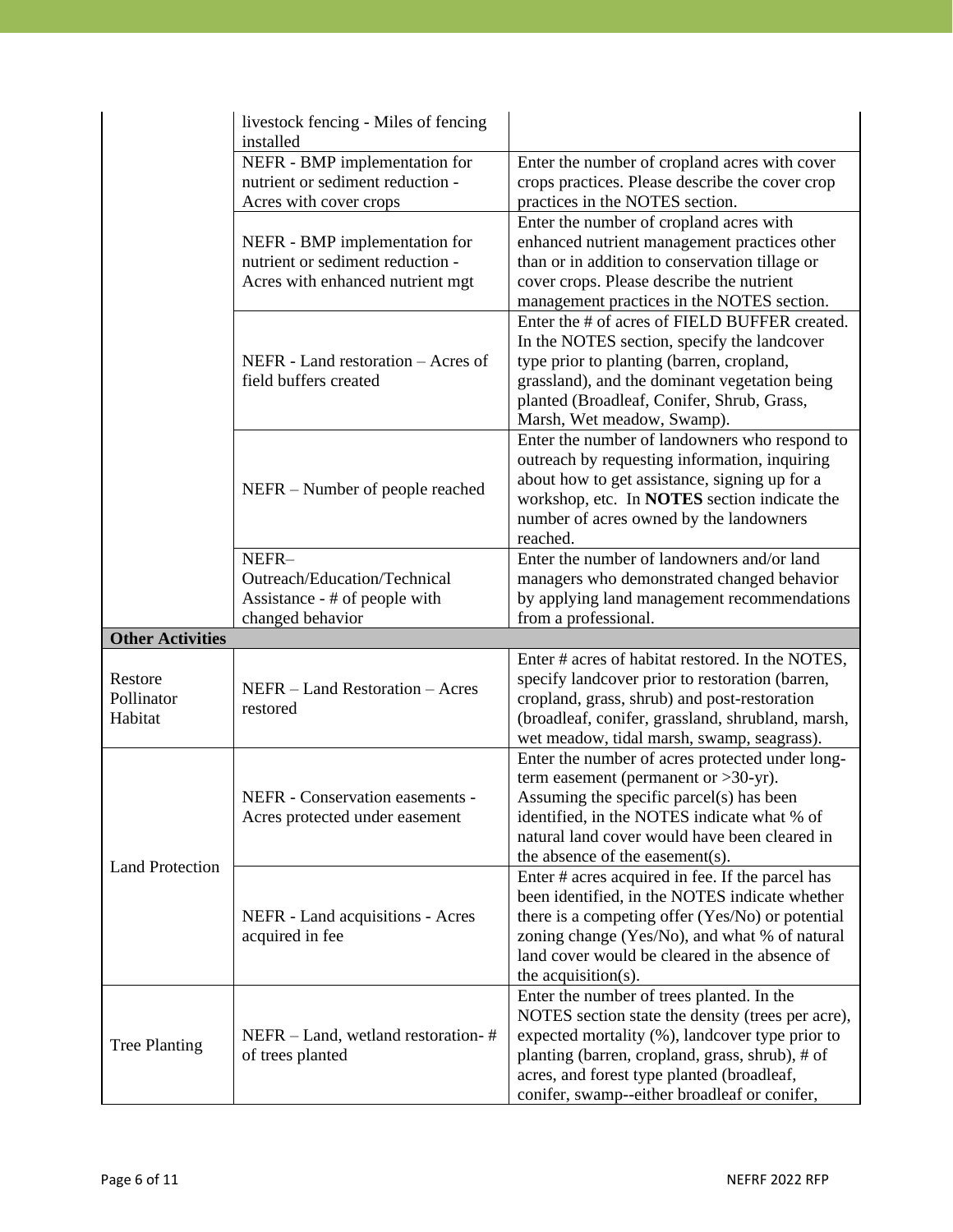|                                                                       |                                                                                                                 | shrub).                                                                                                                                                                                                                              |
|-----------------------------------------------------------------------|-----------------------------------------------------------------------------------------------------------------|--------------------------------------------------------------------------------------------------------------------------------------------------------------------------------------------------------------------------------------|
| <b>Conduct Native</b><br><b>Trout Inventory</b><br>and<br>Assessments | NEFR - Eastern Brook Trout -<br>Research - # sites assessed                                                     | Enter the number of eastern brook trout<br>population patches being assessed.                                                                                                                                                        |
| <b>Monitor Native</b><br><b>Trout and River</b><br>Herring            | $NEFR - Monitoring - Miles being$<br>monitored                                                                  | Enter the number of miles being monitored for<br>eastern brook trout and/or river herring. In<br>NOTES section, indicate whether it is eastern<br>brook trout and/or river herring that is<br>specifically monitored by the project. |
| Wildlife<br>population<br>monitoring                                  | NEFR - Acres monitored                                                                                          | In <b>NOTES</b> section, indicate the species being<br>monitored.                                                                                                                                                                    |
| Engaging<br>volunteers in<br>restoration<br>activities                | NEFR – Volunteer Participation -#<br>volunteers participating                                                   | Enter the number of volunteers participating in<br>projects.                                                                                                                                                                         |
| Research                                                              | NEFR - # studies completed whose<br>findings are used to adapt<br>management/ inform management<br>decisions    | Enter # studies completed whose findings are<br>used to adapt management/inform management<br>decisions.                                                                                                                             |
|                                                                       | <b>NEFR</b> - Management or Governance<br>Planning - # plans developed with<br>input from multiple stakeholders | Enter the number of plans developed that had<br>input from multiple stakeholders.                                                                                                                                                    |

## **ELIGIBILITY**

#### **Eligible and Ineligible Entities**

- Eligible applicants include non-profit 501(c) organizations, state government agencies, local governments, municipal governments, Tribal governments and organizations, and educational institutions.
- Ineligible applicants include U.S. Federal government agencies, businesses, unincorporated individuals and international organizations.

#### **Ineligible Uses of Grant Funds**

- **Equipment**: Applicants are encouraged to rent equipment where possible and cost-effective or use matching funds to make those purchases. NFWF acknowledges, however, that some projects may only be completed using NFWF funds to procure equipment. If this applies to your project, please contact the program staff listed in this RFP to discuss options.
- Federal funds and matching contributions may not be used to procure or obtain equipment, services, or systems (including entering into or renewing a contract) that uses telecommunications equipment or services produced by Huawei Technologies Company or ZTE Corporation (or any subsidiary or affiliate of such entities) as a substantial or essential component, or as critical technology of any system. Refer to Public Law 115-232, section 889 for additional information.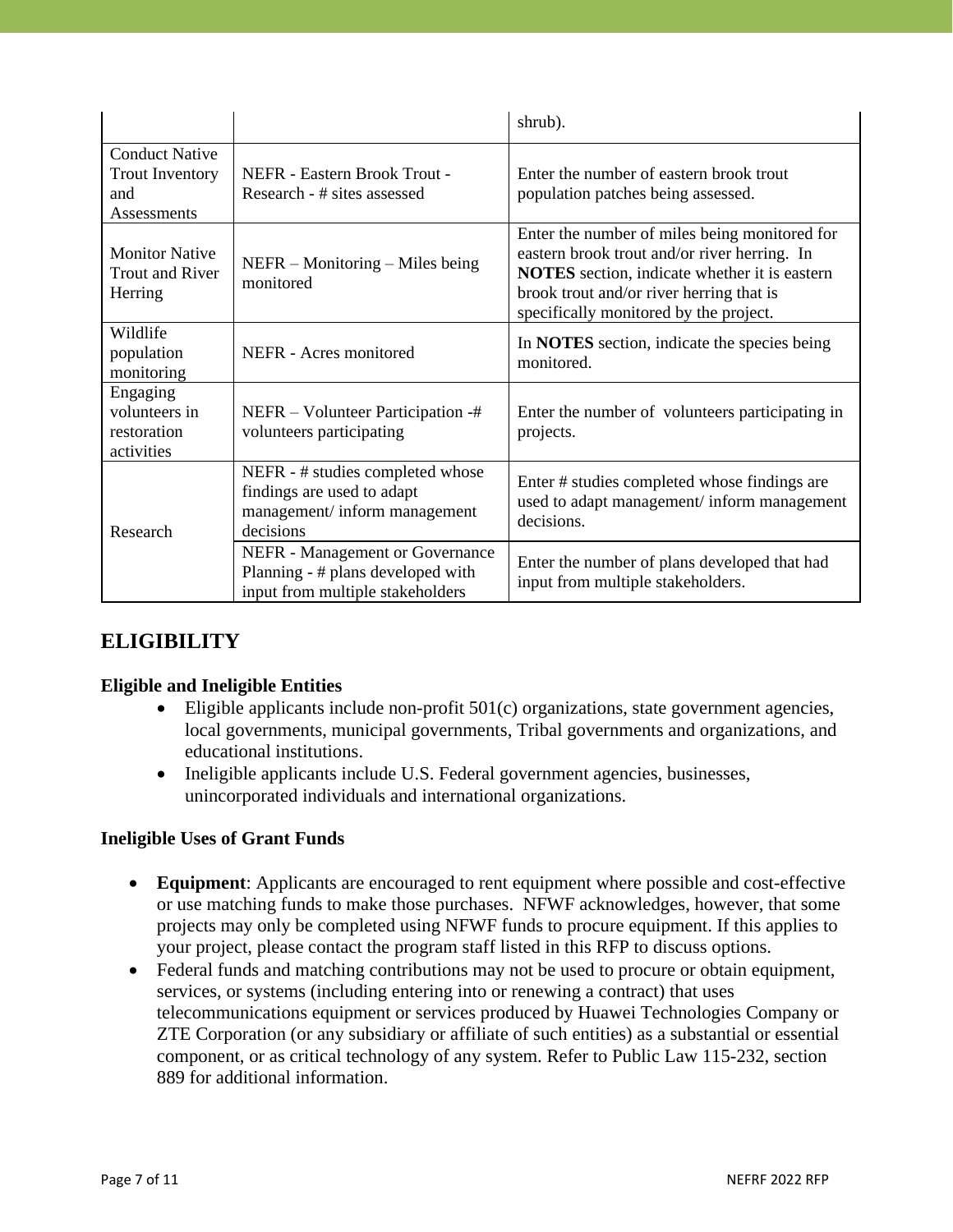- NFWF funds and matching contributions may not be used to support political advocacy, fundraising, lobbying, litigation, terrorist activities or Foreign Corrupt Practices Act violations.
- NFWF funds may not be used to support ongoing efforts to comply with legal requirements, including permit conditions, mitigation and settlement agreements. However, grant funds may be used to support projects that enhance or improve upon existing baseline compliance efforts.

### **FUNDING AVAILABILITY AND MATCH**

The New England Forests and Rivers Fund will award up to approximately \$2.3 million in grants this year. Grant requests must range from \$50,000 to \$500,000. Requests above or below that range will not be considered for funding. The program awards approximately 12 to 15 grants per year. Projects should begin within six months of the award date and be completed within three years of the agreed start date. These grants strongly encourage non-federal matching contributions valued at 50% or more of the total project costs (1:1 ratio).

## **EVALUATION CRITERIA**

All proposals will be screened for relevance, accuracy, completeness and compliance with NFWF and funding source policies. Proposals will then be evaluated based on the extent to which they meet the following criteria.

**Program Goals and Priorities** – Project contributes to the Program's overall habitat and species conservation goals, and has specific, quantifiable performance metrics to evaluate project success. Project addresses one or more of the program priorities.

**Technical Merit and Work Plan** – Project is technically sound and feasible, and the proposal sets forth a clear, logical and achievable work plan and timeline. Project engages appropriate technical experts throughout project planning, design and implementation to ensure activities are technicallysound and feasible.

**Partnership and Community Impact** – The applicant organization partners and engages collaboratively with diverse local community members, leaders, community-based organizations, and other relevant stakeholders to develop and implement the proposed project. This ensures longterm sustainability and success of the project, integration into local programs and policies, and community acceptance of proposed restoration actions. Non-traditional partners or communities are enlisted to broaden the sustained impact from the project. Describe the community characteristics of the project area, identify any communities impacted, describe outreach and community engagement activities and how those will be monitored and measured. Use demographic data to support descriptions and submit letters of support from community partners and/or collaborators demonstrating their commitment to the project and engagement in project activities as proposed.

**Cost-Effectiveness** – Project includes a cost-effective budget that balances performance risk and efficient use of funds. Cost-effectiveness evaluation may include, but is not limited to, an assessment of either or both direct and indirect costs in the proposed budget. The federal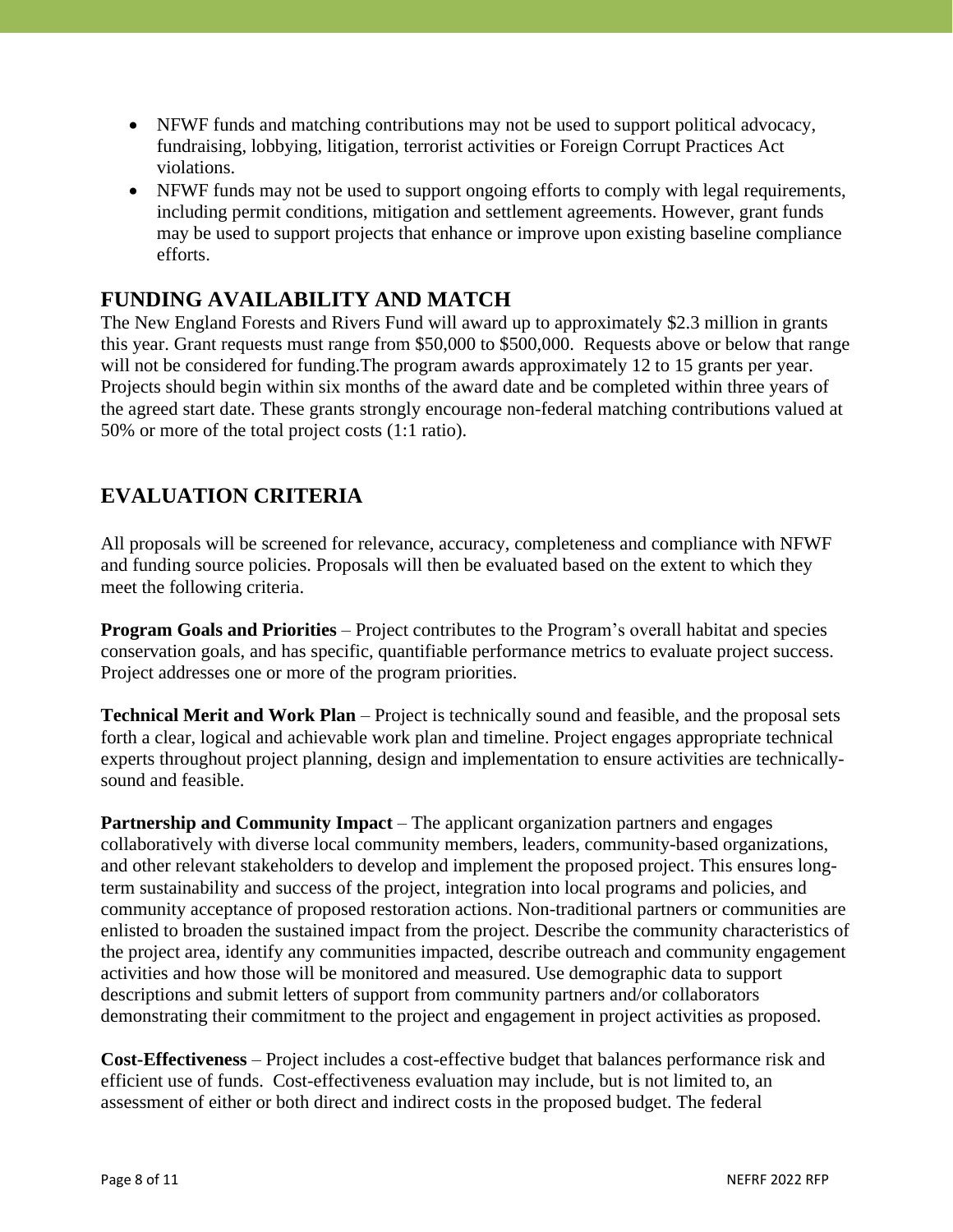government has determined that a *de minimis* 10% indirect rate is an acceptable minimum for organizations without a NICRA, as such NFWF reserves the right to scrutinize **ALL** proposals with indirect rates above 10% for cost-effectiveness.

**Monitoring** – Project includes a plan for monitoring progress during and after the proposed project period to track project success and adaptively address new challenges and opportunities as they arise.

**Long-term Sustainability** – Project will be maintained to ensure benefits are achieved and sustained over time. This should include how future funding will be secured to implement necessary long-term monitoring and maintenance activities.

### **OTHER**

**Applicant Demographic Information** – In an effort to better understand diversity in our grantmaking, NFWF is collecting basic demographic information on applicants and their organizations via a voluntary survey form (available in Easygrants). This information will not be shared externally or with reviewers and will not be considered when making grant decisions. For more details, please see the tip sheet and the Uploads section of Easygrants.

**Budget** – Costs are allowable, reasonable and budgeted in accordance with NFWF's Budget Instructions cost categories. Federally-funded projects must be in compliance with OMB Uniform Guidance as applicable.

**Matching Contributions** – Matching Contributions consist of cash, contributed goods and services, volunteer hours, and/or property raised and spent for the Project during the Period of Performance. Larger match ratios and matching fund contributions from a diversity of partners are encouraged and will be more competitive during application review.

**Procurement** – If the applicant chooses to specifically identify proposed Contractor(s) for Services, an award by NFWF to the applicant does not constitute NFWF's express written authorization for the applicant to procure such specific services noncompetitively. When procuring goods and services, NFWF recipients must follow documented procurement procedures which reflect applicable laws and regulations.

**Publicity and Acknowledgement of Support** – Award recipients will be required to grant NFWF the right and authority to publicize the project and NFWF's financial support for the grant in press releases, publications and other public communications. Recipients may also be asked by NFWF to provide high-resolution (minimum 300 dpi) photographs depicting the project.

**Receiving Award Funds** – Award payments are primarily reimbursable. Projects may request funds for reimbursement at any time after completing a signed agreement with NFWF. A request of an advance of funds must be due to an imminent need of expenditure and must detail how the funds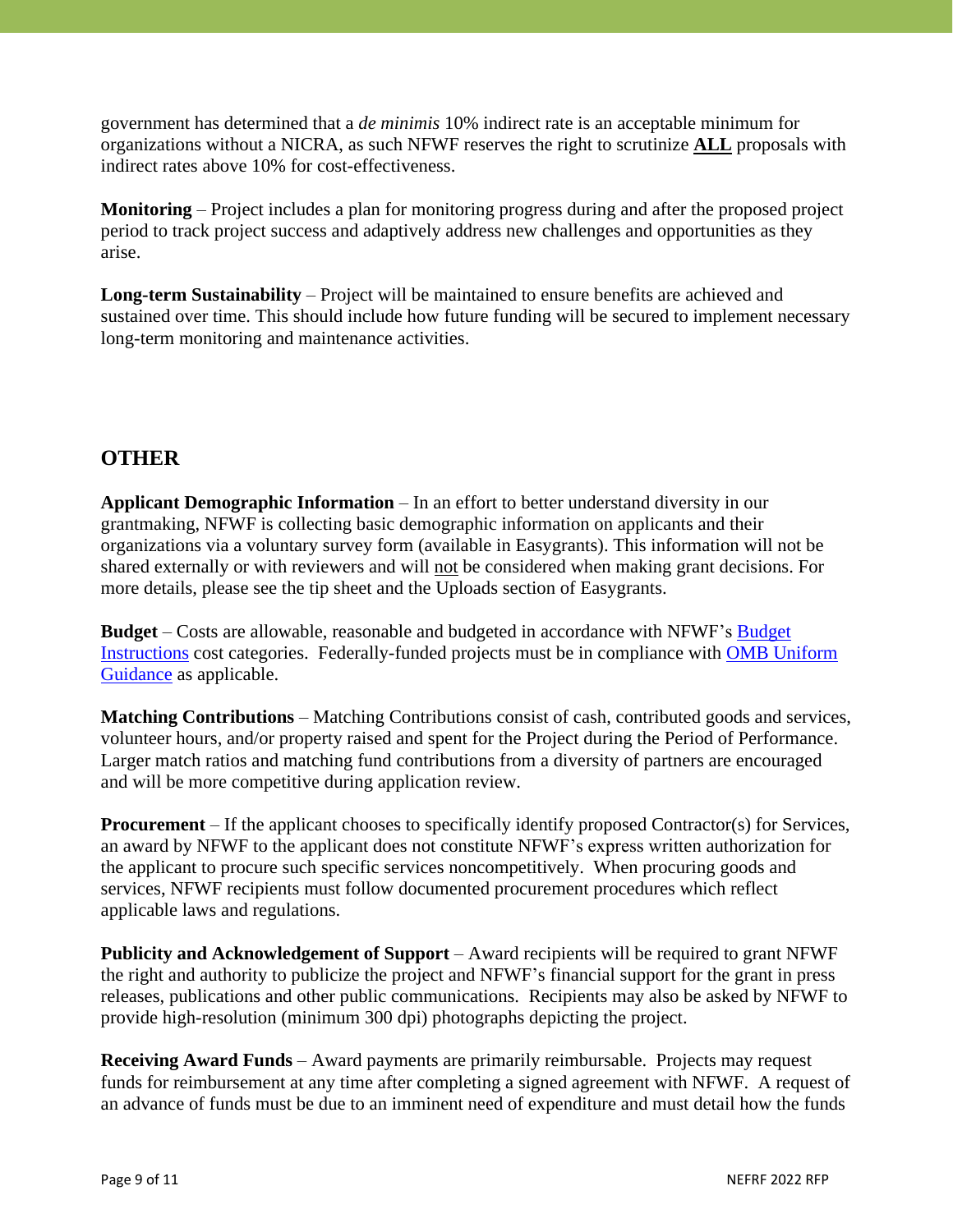will be used and provide justification and a timeline for expected disbursement of these funds.

**Compliance Requirements** – Projects selected may be subject to requirements under the National Environmental Policy Act, Endangered Species Act (state and federal), and National Historic Preservation Act. Documentation of compliance with these regulations must be approved prior to initiating activities that disturb or alter habitat or other features of the project site(s). Applicants should budget time and resources to obtain the needed approvals. As may be applicable, successful applicants may be required to comply with additional Federal, state or local requirements and obtain all necessary permits and clearances.

**Permits** – Successful applicants will be required to provide sufficient documentation that the project expects to receive or has received all necessary permits and clearances to comply with any Federal, state or local requirements. Where projects involve work in the waters of the United States, NFWF strongly encourages applicants to conduct a permit pre-application meeting with the Army Corps of Engineers prior to submitting their proposal. In some cases, if a permit preapplication meeting has not been completed, NFWF may require successful applicants to complete such a meeting prior to grant award.

**Federal Funding** – The availability of federal funds estimated in this solicitation is contingent upon the federal appropriations process. Funding decisions will be made based on level of funding and timing of when it is received by NFWF.

### **TIMELINE**

Dates of activities are subject to change. Please check the program page of the NFWF website for the most current dates and information *New England Forests and Rivers Fund*.

Review Period August - September Awards Announced Early November

Applicant Webinar (Register) Thursday, May 12, 10:30 AM, EDT Full Proposal Due Date Thursday, July 14, 11:59 PM, EDT

## **HOW TO APPLY**

All application materials must be submitted online through National Fish and Wildlife Foundation's Easygrants system.

1. Go to easygrants.nfwf.org to register in our Easygrants online system. New users to the system will be prompted to register before starting the application (if you already are a registered user, use your existing login). Enter your applicant information. Please disable the pop-up blocker on your internet browser prior to beginning the application process.

2. Once on your homepage, click the "Apply for Funding" button and select this RFP's "Funding Opportunity" from the list of options.